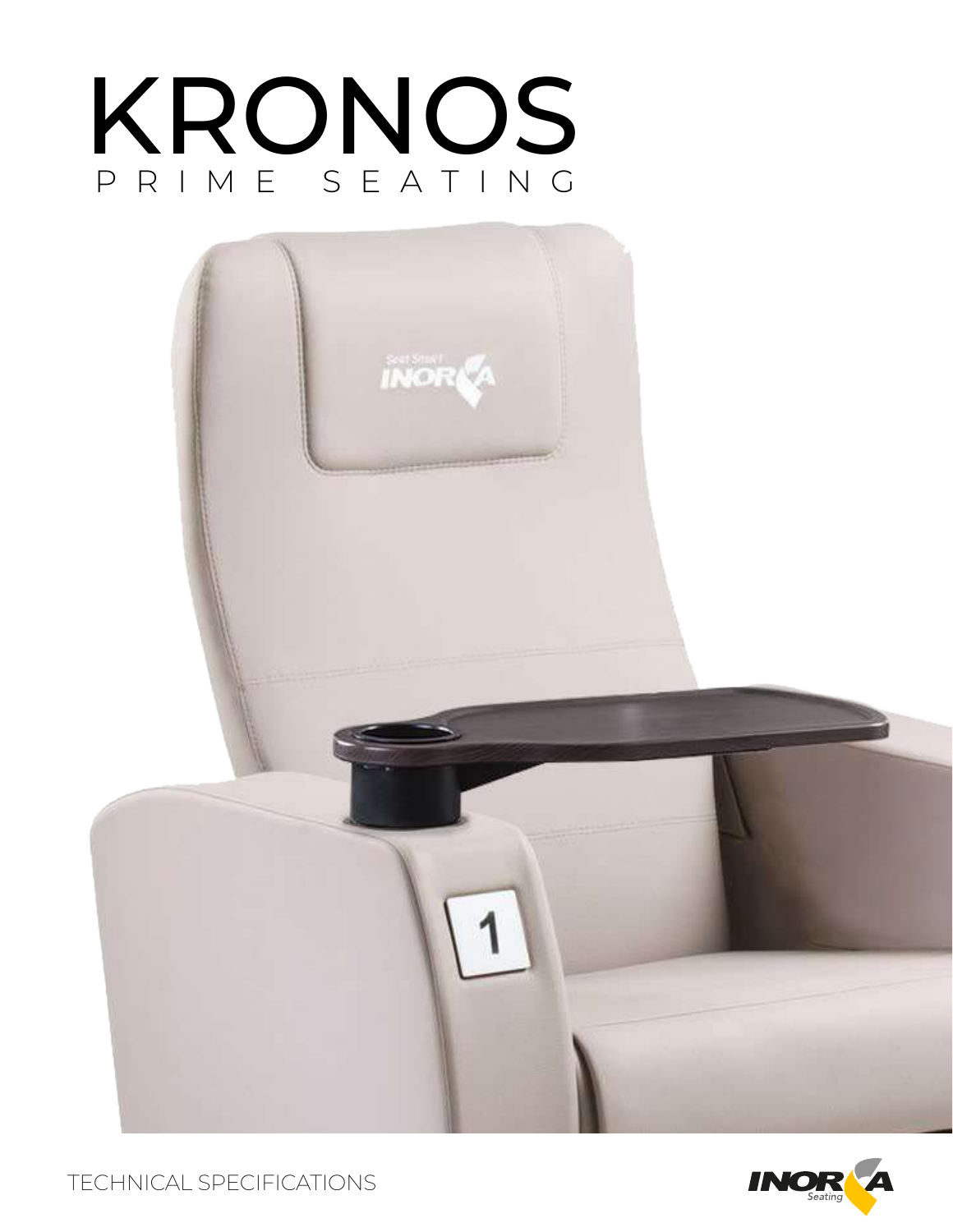# FEATURES AND BENEFITS

#### FIXED OR LOUNGER VERSION

For backrest recline

#### NO-SAG SPRINGS

to reinforce lumbar support and bearing capacity.

#### LUXURY UPHOLSTERY

Exchangeable covers, no staples or glue needed. Ease of installation as your crew can put them once all seats are placed. Easy numbering identification.

#### ANCHORING

Standard fixed or riser mounted for an easier cleaning

#### FLAMMABILITY

Compliance with California Technical Bulletin 117 (TB 117) and Crib 5 on some upholstery references

#### ACCESSIBILITY

2% of seats that comply with the ADA standard

#### ATTIC STOCK

2% critical components for on-site inventory

#### FLEXIBILITY

24 "- 27" widths



## **ACCESSORIES**











# **ACCESSORIES**

NUMBERING AND LETTERING

By seat or by row, plastic, lightened or embroidered.

#### FIXED OR SWIVEL TABLES

Wide range of swivel tables with integrated cupholders. Full sized to maximize concession sales

#### UPHOLSTERED ARMRESTS

Fixed or retractable for ADA access

#### 3D HEADREST EFFECT

For a cushy head supportwith an option of embroidered logos.

#### PRIVACY PANELS

For social distancing purposes. Easily installed (or retroffited) and removed.

#### DECORATIVE STITCHING To enhance looks

### FALSE FOOT-REST

To give it a more luxurious appearance

#### ULTRA COMPACT VERSION

Folding cushion for reduced platforms

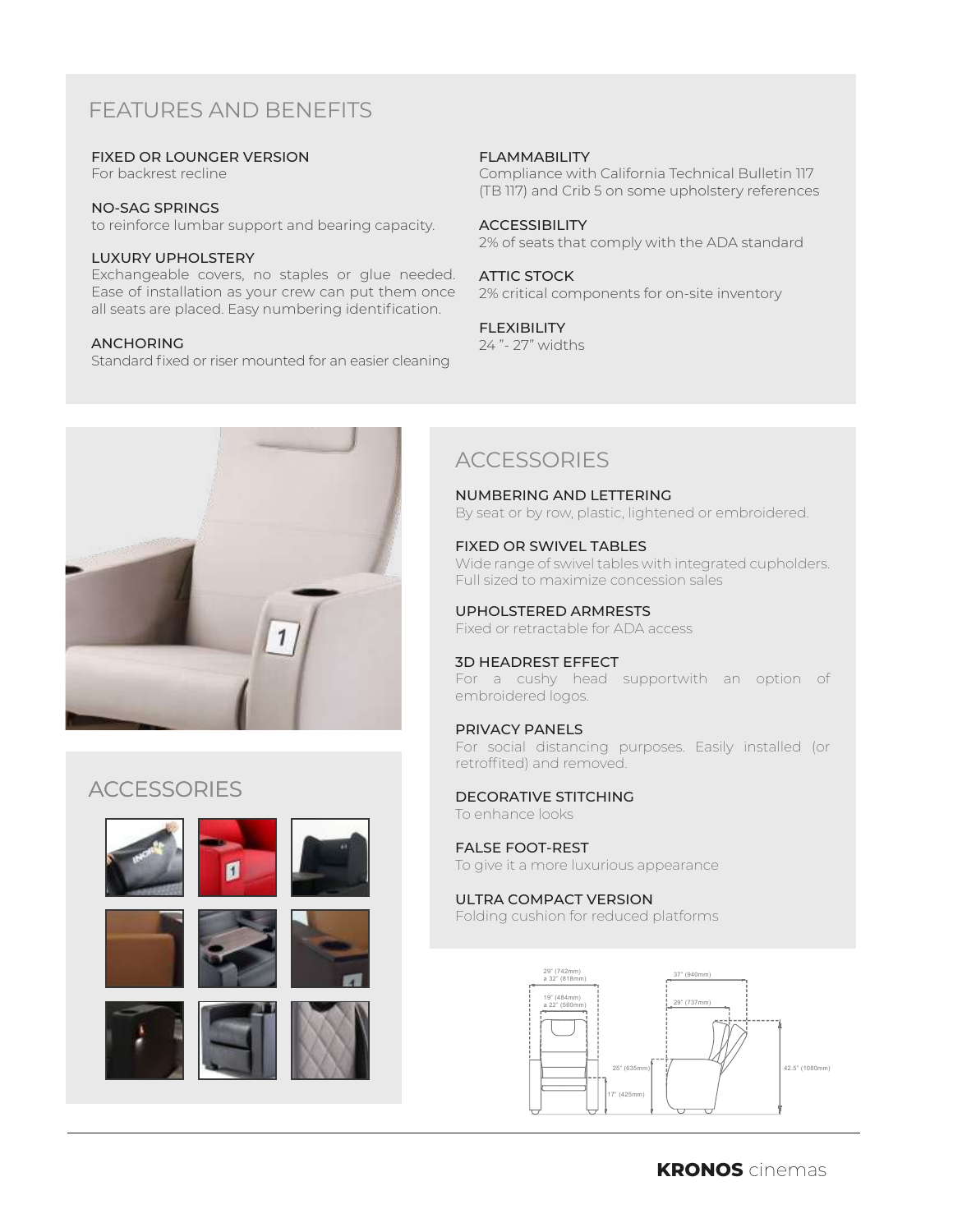# TECHNICAL SPECIFICATIONS

## **STRUCTURE**

• Structural frame made of high quality CR round steel tubing, 18 gauge, of 1" (25mm) diameter

• No-Sag springs to reinforce lumbar support and bearing capacity of the cushion.

• Panel made of triplex of 5/8 (15mm), and reinforced with internal metal plates made of 14-gauge CR steel.

### MECHANISM

• Lounger mechanism includes a reclining shock absorber, made of 65SHORE-A hardness rubber.

• Metal structural components in 11 gauge HR sheet steel, and 1020 steel bushings.

• The ultra compact version includes a counterbalanced mechanism that is maintenance-free and noiseless. Pivot includes an axle of 1/2" (12mm) diameter AISI 1020 steel, with a stamped 8-gauge steel sheet internal pivot stop. Seat pivots bushings are made in Nylon 6.6, and are attached to the seat by steel screws.

• A fixed back option is available

## BACKREST AND SEAT

• Backrest and seat molded in cold-injected polyurethane foam, and upholstered in vinyl.

# MOLDED FOAM

STANDARD

Density *Back 40 - 45 Kg/m3 Cushion 45 - 50 Kg/m3*

Hardness *Back 3.4 - 4.4 Kg/f Cushion 3.9 - 4.3 Kg/f* LUXURY FIRM FOAM

Density *Back 40 - 45 Kg/m3 Cushion 45 - 50 Kg/m3*

Hardness *Back 3.6 - 4.6 Kg/f Cushion 3.9 - 4.9 Kg/f*